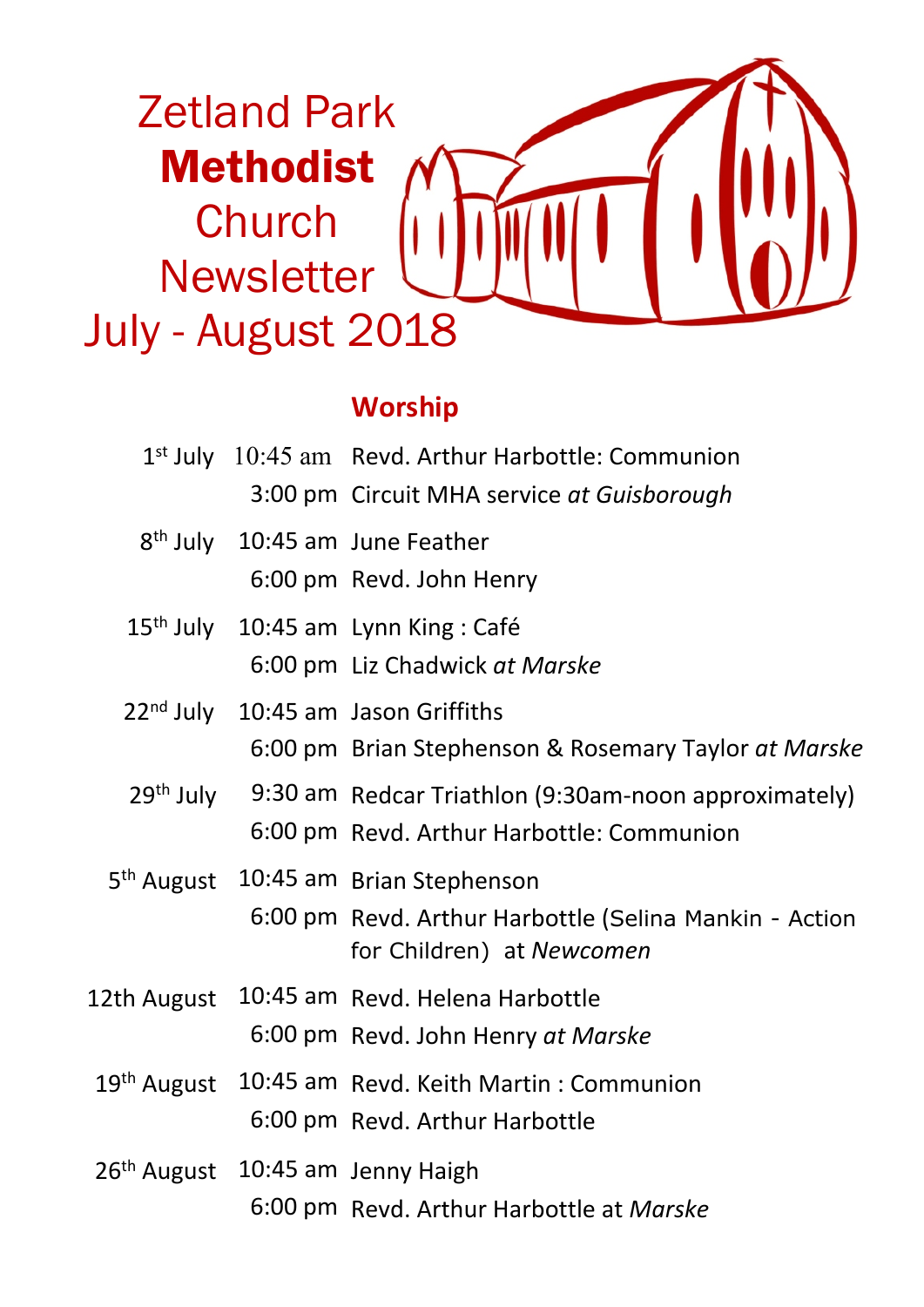# **Redcar Triathlon Sunday 29th July from 9:30 am**

There will not be a normal service that morning. We will be running supporting activities and devotions.

# **All are welcome to join us.**

This was a good event last year. Let's make this year's even better.



There will be chairs for spectators, drinks, nibbles, cheering and bursts of worship.

Last year the first riders were passing at around 9:45 am, and the last riders around noon.

If you can help set up from around 9 am please contact one of the stewards.

*Reminder: The road outside the church will be closed as will be the coast road from the roundabout to the junction with Lilac Grove.*

# Run

#### **World Mission Boxes**

Would box holders please bring them to Jackie Rae for emptying as soon as possible.

**JMA** boxes should be handed to Geraldene Sims.

Thank you.

Visit us at www.zetlandparkmethodist.co.uk

www.clevelandanddanbymethodists.co.uk/churches/zetland-park-methodists

**Zetland Park Methodist Church, The Crescent, Redcar, TS10 3AX**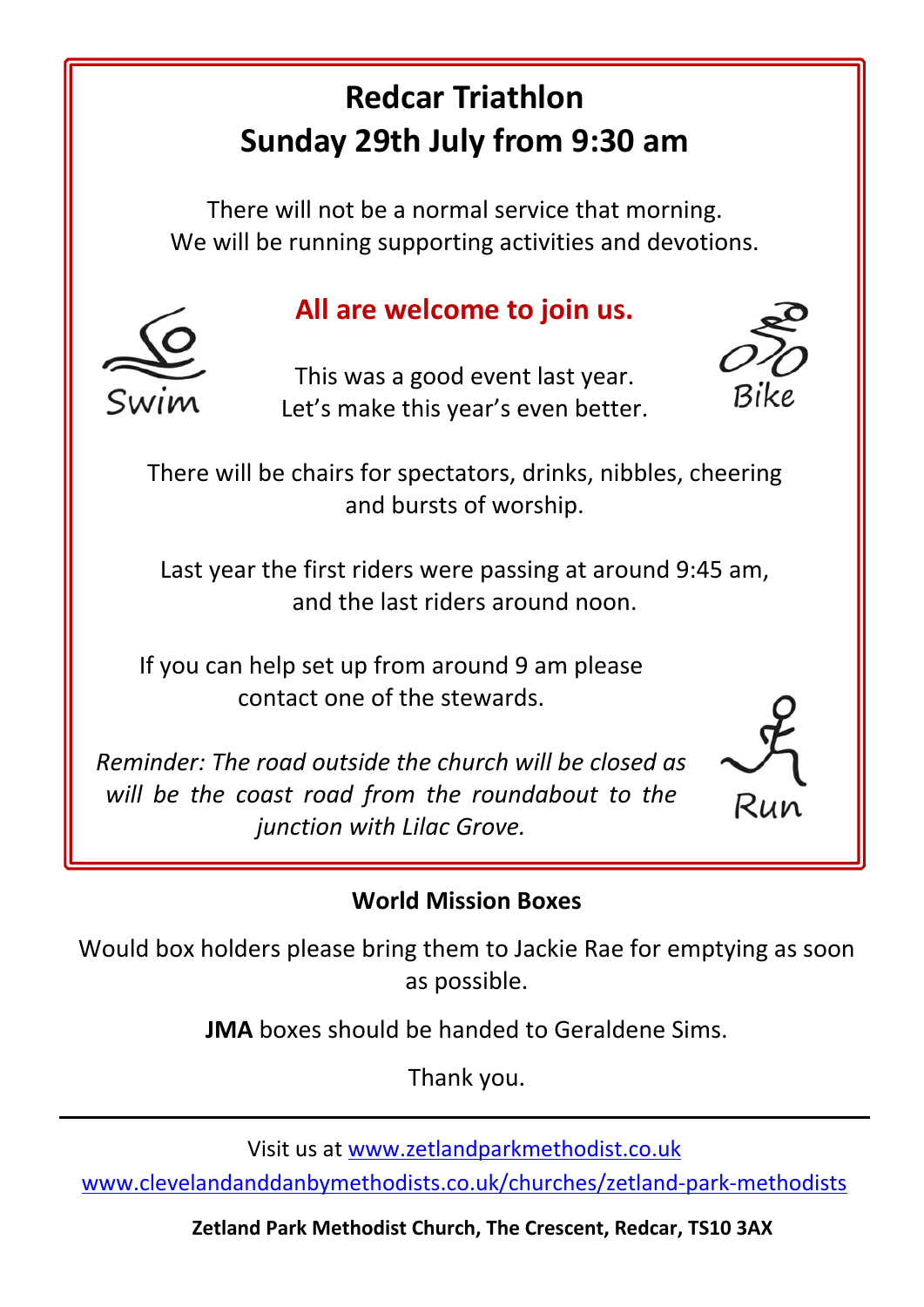## **Sunday 1st July, 3 pm**

Circuit MHA service at Guisborough followed by faith tea.

The speaker will be the Chaplain from the home where Mary Bamford resides.

# **Saturday 28th July, 4-30 pm Afternoon Tea and worship at 6 pm.**

Elm Ridge Methodist Church, Darlington.

A Farewell to Revd. Ruth Gee, our Chair of District, as she takes up the post of Connexional Ecumenical Officer.

Depending on numbers it might be possible to arrange a minibus. Please see Ann if interested.

#### **Wednesday Fellowship**

Is taking a break. See you again in September!

However the fellowship will be holding occasional meetings over the summer period. See a member of the fellowship if interested.



#### **FRIDAY @ TEN**

Is taking a break. See you again in September!

You are invited to come and hear how

## **Action for Children**

works in today's world supporting children and families. At Newcomen Methodist Church on Sunday 5th August at 6 pm

| l Minister: | Revd. W Arthur Harbottle               |  |
|-------------|----------------------------------------|--|
|             | 60 Windermere Drive. Skelton. TS12 2WT |  |
| Tel:        | 01287 651340                           |  |
| Email:      | minister@zetlandparkmethodist.co.uk    |  |